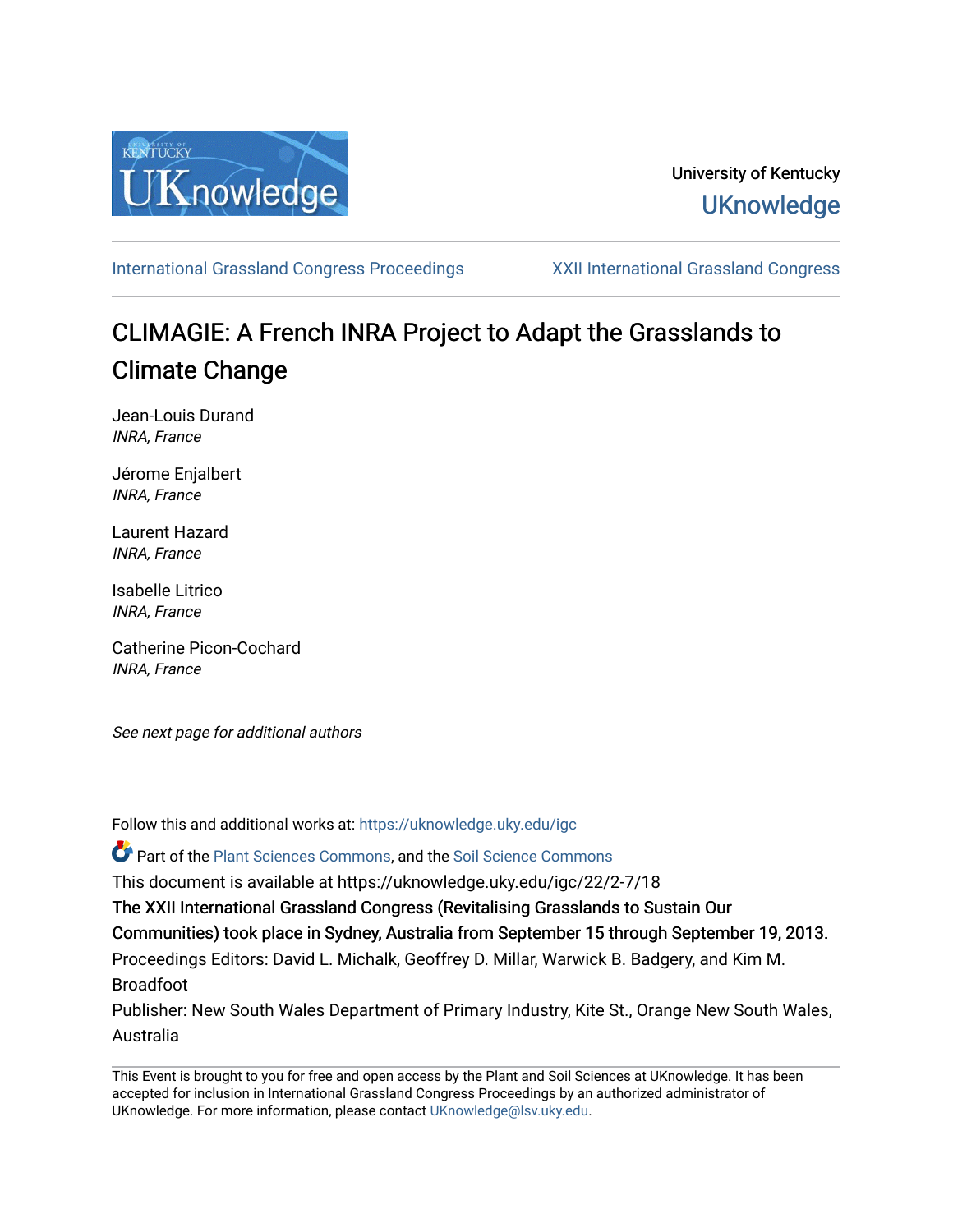### Presenter Information

Jean-Louis Durand, Jérome Enjalbert, Laurent Hazard, Isabelle Litrico, Catherine Picon-Cochard, Marie-Pascale Prudhomme, and Florence Volaire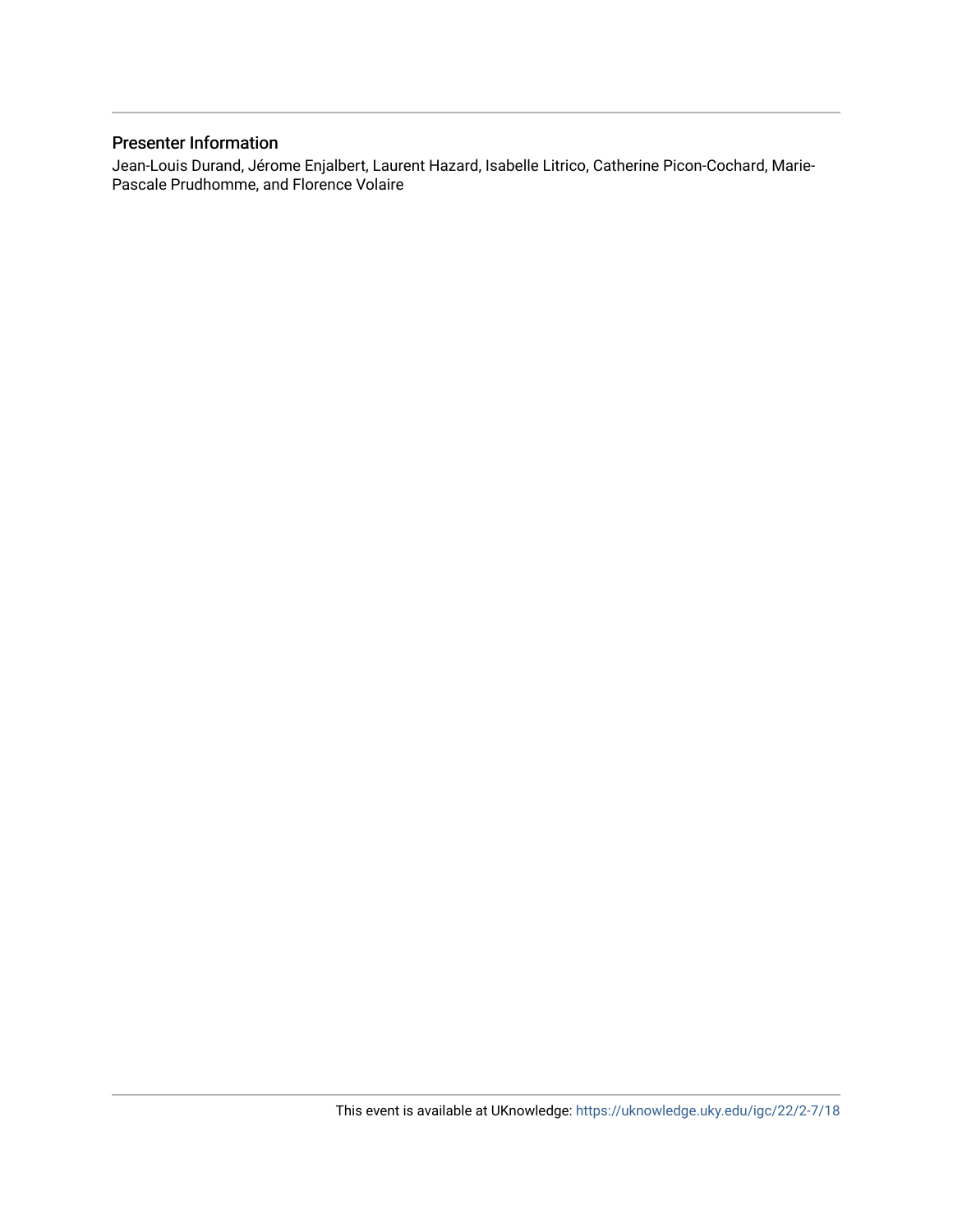## CLIMAGIE: A French INRA project to adapt the grasslands to climate change

*Jean-Louis Durand <sup>A</sup> , Jérome Enjalbert <sup>B</sup> , Laurent Hazard C, Isabelle Litrico A , Catherine Picon-Cochard <sup>D</sup> , Marie-Pascale Prudhomme E and Florence Volaire <sup>F</sup>*

<sup>A</sup> URP3F, INRA, 86 600 Lusignan, France

 $B$  UMRGV INRA, Le Moulon, 91190 Gif sur Yvette, France C AGIR INRA, 31320 Castanet Tolosan, France

- $D$  UREP INRA, 63039 Clermont Ferrand cedex 2, France
- <sup>E</sup> EVA INRA\_Université de Caen-Basse Normandie, 14032 Caen cedex 5, France<br><sup>F</sup> USC INRA CNRS CEFE, Route de Mende, 34293 Montpellier, France
- 

Contact email: jean-louis.durand@lusignan.inra.fr

**Keywords:** Climate change, phenology, plant productivity.

#### **Introduction**

Climate change in France, central and southern Europe is expected to provoke more frequent and more intense summer water deficits, with increased amplitude in temperatures, exposing the same perennial crops to frosts as well as to heat waves and severe droughts. The impacts on sown monospecific grasslands have been assessed using crop models (Durand *et al.* 2010) but with less accuracy in extreme situations. Since less work has been done on intraspecific genetic variability there is urgent need to investigate both ranges of climate conditions and genetic variability (Poirier *et al.* 2012). Phenology and plant productivity responses to water, temperature and nitrogen (N) in particular need to be re-assessed over the full range of temperatures projected in the future.

#### **What is CLIMAGIE?**

The multidisciplinary Institut National de la Recherche Agronomique (INRA) research program CLIMAGIE aims to improve our knowledge and provide innovations for adapting grasslands to climate change. Collaboration between community and functional ecologists, ecophysiologists and quantitative geneticians will provide new rules for species and cultivars ecotypes assembling. That framework will be tested experimentally and *in silico* with the models under construction by our teams. It will contribute to the definition of new ideotypes and breeding schemes of major species, in close collaboration with seed companies on the one hand and directly with end users through participatory breeding programs on the other hand.

#### **Organizing investigations and sharing results**

Three integrated groups of tasks (work packages) are defined (Fig. 1):

• Analysis of the genetic intra- and inter-specific variability of the physiological responses to temperatures and droughts in grassland species (legumes and grasses). In particular, the morphogenetic response of various populations in 6 important grassland species to the full range of temperature  $(5-45^{\circ}C)$  will be studied. The evolvability of populations under severe drought conditions will be studied in grasses. New method-ologies for measuring the genetic variability of water use, water use efficiency and summer dormancy will be tested.

- Modelling of the dynamics of the long-term production of sown grasslands. Three models will be tested for: (1) spatially explicit tillering of multispecies grass swards; (2) individual based competition including legumes and grasses; and (3) complex grassland community dynamics using functional ecological modelling.
- Operational selection schemes, ideotypes and assembling rules for mixed grasslands. This includes: (1) novel methodologies to assess and manage of both the *ex situ* and *in situ* genetic resources including biogeographical approaches; (2) building of selections procedures for mixed sown grasslands; (3) construction of an internet dynamic data base for assembling cultivars under various management and climate conditions.

#### **References**

- Durand J-L, Bernard F, Lardy R, Graux A-I (2010) Climate change and grassland: the main impacts. In Green book of the CLIMATOR project - Climate change, agriculture and forests in France: simulations of the impacts on the main species. (Eds N Brisson & F Levrault ) pp 181-190. ADEME.
- Poirier M, Durand J-L, Volaire F (2012) Persistence and production of perennial grasses under water deficits and extreme temperatures: importance of intraspecific vs. interspecific variability. *Global Change Biology* **18**, 3632- 3646.

http://www.inra.fr/climagie